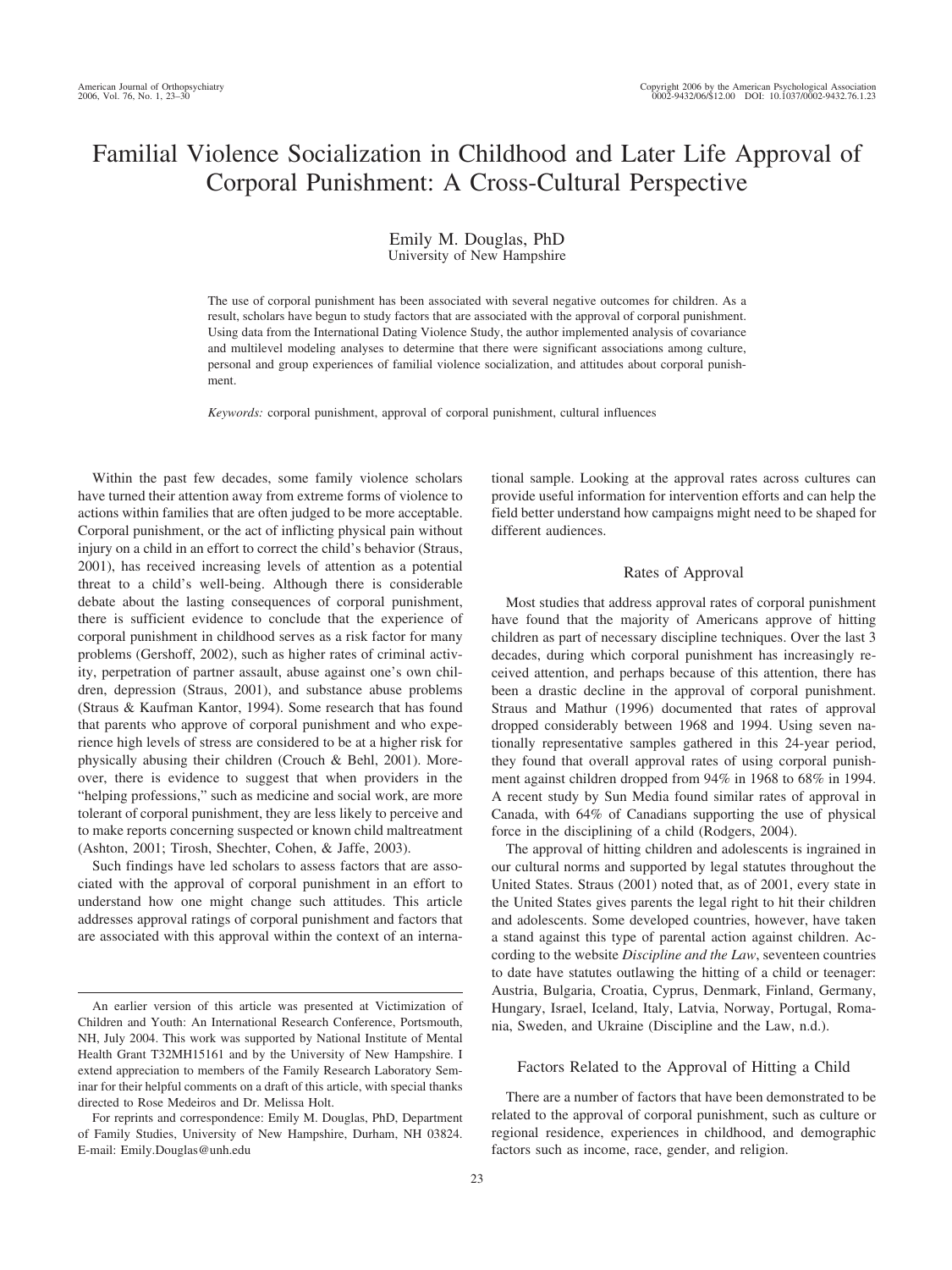Jambunathan and Counselamn (2002) assessed the attitudes concerning corporal punishment of Asian Indian– born mothers who had lived in the United States for fewer than 5 years and a group of mothers living in India. In this small sample of 57, the authors determined that the mothers living in India favored the use of corporal punishment more than the mothers living in the United States, despite the singularity of their ethnic heritage. Similar results were found for parents from Jamaica, where children are routinely flogged both in the home and in school (Smith & Mosby, 2003), and Fontes (2002) discussed a higher level of acceptance of corporal punishment among Latino families, which often proves problematic for recent immigrants into the United States. Although corporal punishment is legal and accepted within the United States, Fontes noted that the regularity with which Latino families rely on physical discipline often puts them at odds with American child welfare agencies. Other researchers have noted the strong endorsement of corporal punishment in Russia (Ihanus, 1996) and an unwavering 70% approval rate for corporal punishment among Barbadian adults (Payne, 1989). Flynn (1994) examined regional differences in attitudes about corporal punishment within the United States and found a statistically significant difference between respondents from the northeast and respondents from the south, with a higher level of approval from southerners.

Several studies have confirmed a relationship between membership in a conservative religious organization and approval of corporal punishment (Flynn, 1994) as well as greater approval for parents whose values are consistent with right-wing authoritarianism (Danso, Hunsberger, & Pratt, 1997). Gershoff, Miller, and Holden (1999) found that conservative Protestant mothers not only were more likely to approve of using corporal punishment than mothers of other religious backgrounds but also were less likely to attribute any negative consequences to the use of corporal punishment.

## *Childhood Experiences*

Some researchers have examined whether the parenting that one received as a child could be related to attitudes in adulthood about hitting a child. One such study examined whether the violence to which one is exposed during childhood might be related to later life approval of corporal punishment and found that no such relationship existed (Ringwalt, Browne, Rosenbloom, Evans, & Kotch, 1989). Despite these findings, other studies have found a significant relationship between experiences of corporal punishment as a child and approval rates in adulthood (Bower-Russa, Knutson, & Winebarger, 2001). A recent study demonstrated that approval rates of corporal punishment were higher among young adolescents who had experienced this form of parental discipline (Deater-Deckard, Lansford, Dodge, Pettit, & Bates, 2003). Other characteristics of parenting that have been found to be related to the approval of corporal punishment include the degree to which one was punished by one's mother or father and the degree of nurturing received from one's mother (Ringwalt et al., 1989).

### *Demographic Characteristics*

A number of demographic factors have proved to be related to an endorsement of corporal punishment. Gender has consistently been found to be a predictor for the approval of corporal punishment, with women reporting lower levels of approval than men. Educational attainment is negatively associated with approval rates of corporal punishment, and age is positively associated with corporal punishment, so that older individuals and those who are less educated are more likely to approve of corporal punishment. Blacks report higher levels of approval for the use of corporal punishment, whereas Whites report less approval (Flynn, 1994; Straus, 2001).

#### Current Study

The literature concerning the approval of corporal punishment is limited in a number of ways. First, the research that examines the extent to which rates of approval of corporal punishment vary by region or culture is limited by the number of studies that have been conducted. The concept of culture is a worthy topic to address in the study of approval of corporal punishment, because it could help to shape prevention and intervention efforts. If the approval of corporal punishment is linked to culture, it can also help providers to understand that antiviolence campaigns might need to vary for different audiences. Second, although childhood experiences of violence and corporal punishment have been linked to later attitudes about corporal punishment during adulthood among American samples, it is unknown whether this is true across different world regions and cultures. Third, there is no research to date that has examined the combined influence of experiences of family violence within a region on an individual's attitudes about corporal punishment. In an attempt to address some of these gaps in the literature, I cover the following questions in this study:

- 1. Are there culture-based differences with regard to opinions about corporal punishment?
- 2. Is one's own experience with and exposure to violence within one's family associated with one's approval of the use of corporal punishment?
- 3. Do combined experiences of "familial violence socialization" within a group of people have an association with an individual member's attitude about corporal punishment?

Although this study cannot claim to measure the attitudes of cultures, it can make approximations of different cultural attitudes by using a data set that is composed of information gathered from university students from different world regions.

#### Method

The data for this study came from the International Dating Violence Study (IDV). The IDV is a study that involves multiple consortium members from across the world. All consortium members use a core questionnaire to measure the incidence of intimate partner violence and psychological characteristics among university students. Each consortium member translates the questionnaire into the language of the target population and has the option of adding 10 "site-specific" questions to the survey that are of special interest to the consortium member. This study was initiated in 2000 at the University of New Hampshire, and at the time that this particular set of analyses was conducted, data from 32 sites in 17 countries were available for analysis.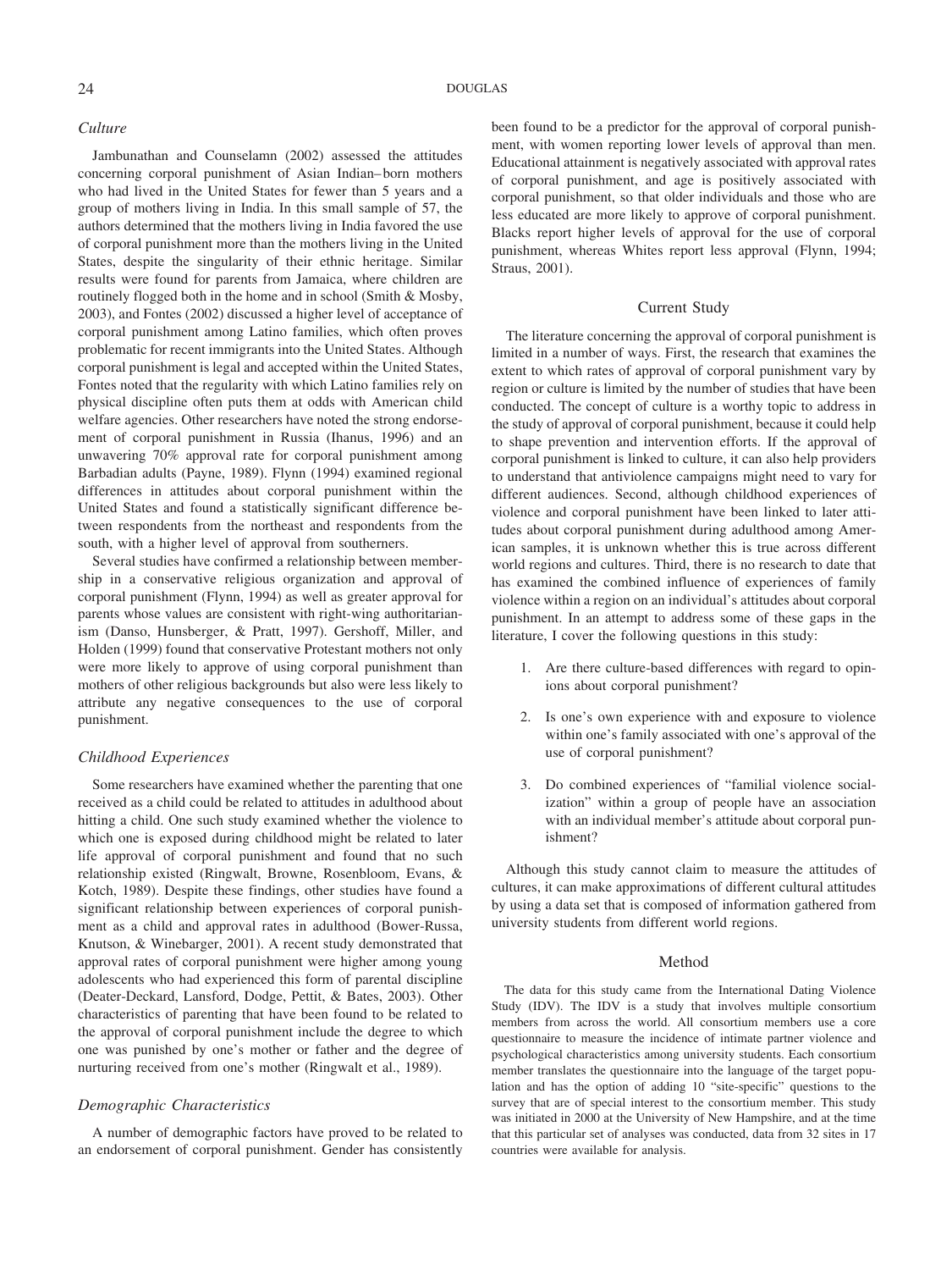#### *Sample*

The sample for the data set consisted of 8,834 respondents. Roughly 1,500 of these respondents were not used in the analyses because of missing data resulting from unanswered questions that are the focus of this study. The final sample size that was used totaled 7,371. Characteristics for the entire sample as well as for each of the 32 sites in the study are noted in Table 1.

#### *Procedure*

Convenience sampling was used to select a sample for the IDV study. Consortium members recruited participants of introductory-level social science classes, such as psychology, sociology, and social work, by asking them to complete the survey during a 1-hr block of class time. Students were told that they were not required to participate in the study and that any lack of participation would have no reflection on their course grade. Students were informed that the survey covered sensitive topic matters,

#### such as intimate relationships and sexual experiences. At each site, students were also given the names and contact information for the investigators of the study as well as for crisis responders should they want to discuss any concerns that might have arisen as a result of completing the survey. The procedures for conducting this study were approved by the proper boards of ethics at each of the institutions at which the surveys were administered.

#### *Measures*

The primary measure of violence socialization and violence approval used in this study came from the Personal and Relationships Profile questionnaire (Straus & Mouradian, 1999). Additional information was gathered from respondents regarding their demographic profile, such as gender, age, socioeconomic status, and social desirability response bias. The sample size and means for each geographic site are listed in the Table 1.

*Personal and Relationships Profile.* The two scales of the Personal and Relationships Profile that were used for this study included (a) Violence

#### Table 1

*Sample Characteristics (N = 7,371)* 

| Sample                                 | $\boldsymbol{n}$ | $%$ of<br>total<br>sample | $\%$<br>male | Mean age<br>(years) <sup>a</sup> | Mean<br>family<br>$SES^{\tilde{b}}$ | Mean<br>violence<br>socialization<br>score <sup>c</sup> | Mean<br>social<br>desirability<br>scored |
|----------------------------------------|------------------|---------------------------|--------------|----------------------------------|-------------------------------------|---------------------------------------------------------|------------------------------------------|
| Total                                  | 7,371            | 100.0                     | 29.20        | 21.97                            | 3.03                                | 8.14                                                    | 34.08                                    |
| Asia and Middle East                   |                  |                           |              |                                  |                                     |                                                         |                                          |
| China, Hong Kong                       | 193              | 2.6                       | 39.38        | 23.86                            | 2.99                                | 9.02                                                    | 33.29                                    |
| India, Pune                            | 103              | 1.4                       | 31.07        | 22.41                            | 3.33                                | 8.64                                                    | 33.11                                    |
| Singapore                              | 246              | 3.3                       | 30.08        | 24.92                            | 2.99                                | 8.14                                                    | 32.86                                    |
| South Korea, Pusan                     | 274              | 3.7                       | 36.50        | 24.27                            | 3.05                                | 9.52                                                    | 31.73                                    |
| Australia–New Zealand                  |                  |                           |              |                                  |                                     |                                                         |                                          |
| Australia, Adelaide                    | 230              | 3.1                       | 20.00        | 23.74                            | 2.99                                | 8.25                                                    | 33.92                                    |
| New Zealand, Christchurch              | 121              | 1.6                       | 23.14        | 20.99                            | 2.97                                | 7.95                                                    | 32.24                                    |
| Europe                                 |                  |                           |              |                                  |                                     |                                                         |                                          |
| Belgium, Flemish                       | 483              | 6.6                       | 23.60        | 20.30                            | 3.00                                | 6.42                                                    | 34.03                                    |
| Freiburg, Germany                      | 162              | 1.9                       | 41.36        | 23.75                            | 3.04                                | 8.13                                                    | 32.15                                    |
| The Netherlands, Amsterdam             | 155              | 2.1                       | 25.81        | 21.96                            | 3.06                                | 7.55                                                    | 34.41                                    |
| Portugal, Braga                        | 171              | 2.3                       | 60.23        | 21.95                            | 3.10                                | 7.84                                                    | 35.53                                    |
| Scotland, Glasgow                      | 219              | 3.0                       | 16.44        | 21.90                            | 3.01                                | 8.98                                                    | 33.74                                    |
| Switzerland, Fribourg, French speaking | 239              | 3.2                       | 30.13        | 21.40                            | 3.03                                | 7.74                                                    | 33.33                                    |
| Switzerland, Fribourg, German-speaking | 141              | 1.9                       | 24.11        | 19.35                            | 2.87                                | 7.13                                                    | 34.82                                    |
| Latin America                          |                  |                           |              |                                  |                                     |                                                         |                                          |
| Brazil, Sao Paulo                      | 346              | 4.7                       | 33.53        | 21.28                            | 2.97                                | 7.79                                                    | 34.60                                    |
| Mexico, Northern                       | 228              | 3.1                       | 16.67        | 20.69                            | 2.95                                | 9.71                                                    | 37.06                                    |
| Middle East                            |                  |                           |              |                                  |                                     |                                                         |                                          |
| Israel, Emek Yezreel                   | 357              | 4.8                       | 17.37        | 23.08                            | 3.01                                | 7.33                                                    | 34.34                                    |
| North America                          |                  |                           |              |                                  |                                     |                                                         |                                          |
| Canada, Hamilton                       | 259              | 3.5                       | 14.29        | 21.47                            | 3.02                                | 8.12                                                    | 33.52                                    |
| Canada, London                         | 120              | 1.6                       | 46.67        | 19.39                            | 3.12                                | 8.06                                                    | 33.45                                    |
| Canada, Montreal                       | 289              | 3.9                       | 20.76        | 23.63                            | 2.98                                | 7.06                                                    | 34.66                                    |
| Canada, Toronto                        | 245              | 3.3                       | 33.47        | 20.23                            | 2.99                                | 8.68                                                    | 34.04                                    |
| Canada, Winnipeg                       | 140              | 1.9                       | 10.71        | 22.17                            | 3.10                                | 8.11                                                    | 33.21                                    |
| USA, Ohio, Cincinnati                  | 318              | 4.3                       | 48.74        | 20.48                            | 3.06                                | 8.52                                                    | 34.29                                    |
| USA, Indiana, Terre Haute              | 236              | 3.2                       | 28.39        | 19.83                            | 3.08                                | 8.42                                                    | 34.75                                    |
| USA, Louisiana, Grambling              | 128              | 1.7                       | 37.50        | 21.57                            | 3.05                                | 10.02                                                   | 36.31                                    |
| USA, Mississippi, Jackson              | 216              | 2.9                       | 10.65        | 28.50                            | 3.09                                | 9.76                                                    | 35.56                                    |
| USA, New Hampshire, Durham             | 354              | 8.9                       | 30.85        | 20.09                            | 3.12                                | 7.41                                                    | 34.20                                    |
| USA, Pennsylvania, Small College       | 233              | 3.2                       | 23.61        | 20.05                            | 2.99                                | 7.55                                                    | 33.57                                    |
| USA, Texas, Mexican American           | 243              | 3.3                       | 39.09        | 24.63                            | 2.40                                | 8.89                                                    | 35.63                                    |
| USA, Texas, non-Mexican American       | 237              | 3.2                       | 45.57        | 23.91                            | 3.63                                | 8.52                                                    | 34.12                                    |
| USA, Texas, Nacogdoches                | 114              | 1.5                       | 27.19        | 20.60                            | 3.01                                | 8.76                                                    | 33.10                                    |
| USA, Utah, Logan                       | 180              | 2.4                       | 37.22        | 21.98                            | 3.03                                | 8.10                                                    | 33.64                                    |
| USA, Washington, DC                    | 87               | 1.2                       | 13.79        | 20.41                            | 3.02                                | 10.23                                                   | 33.14                                    |
|                                        |                  |                           |              |                                  |                                     |                                                         |                                          |

<sup>a</sup> Range = 18 – 40. <sup>b</sup> Range = 1–5. <sup>c</sup> Range = 5–20. <sup>d</sup> Range = 15–52.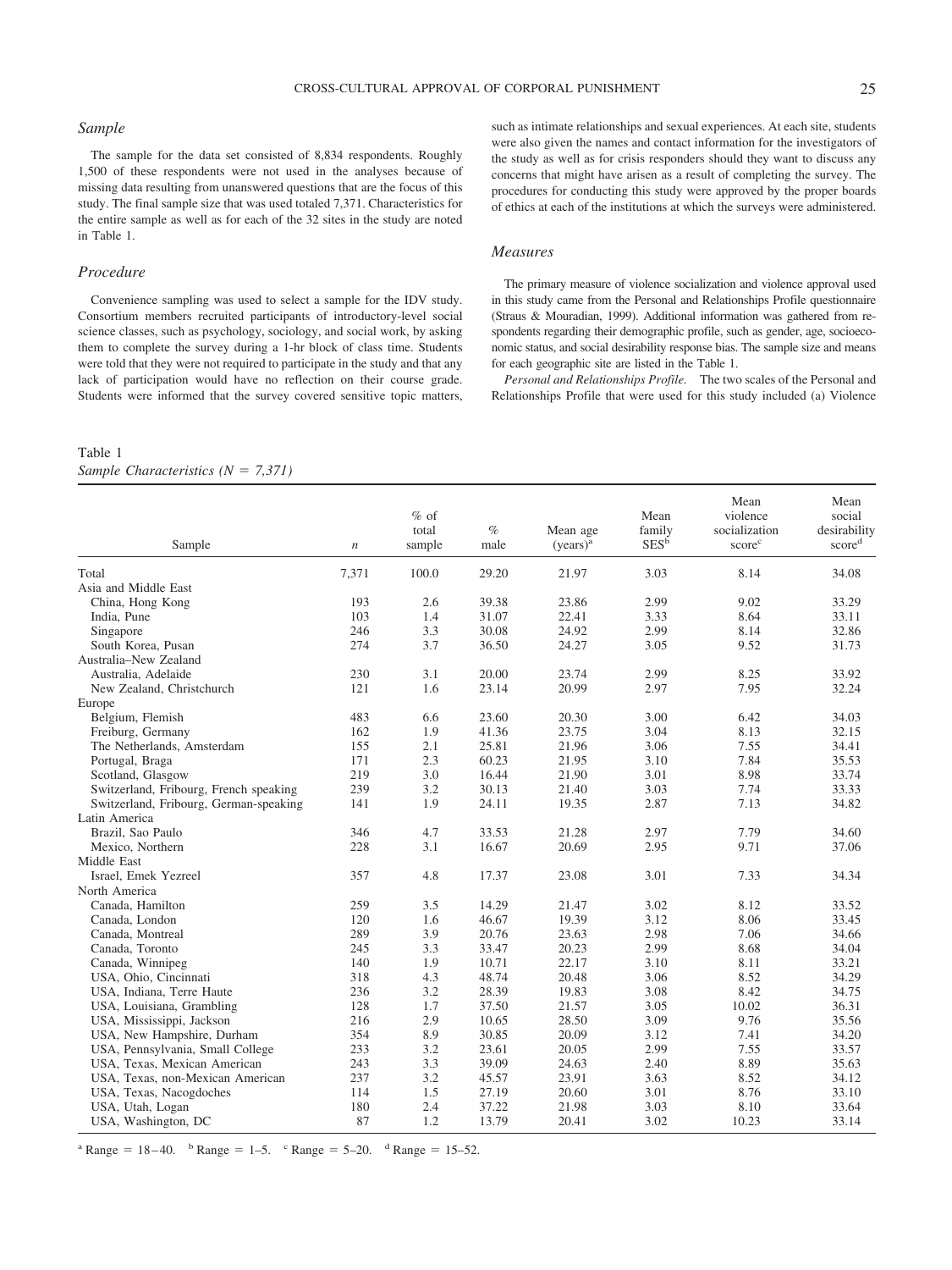Approval and (b) Violence Socialization. Both scales have demonstrated good internal reliability, with alpha coefficients of .72 and .73, respectively (Straus & Mouradian, 1999). Two items were used from the Violence Approval scale to measure a respondent's approval of using corporal punishment, one against children, and another against adolescents: "It is sometimes necessary to discipline a child with a good, hard spanking," and "It is sometimes necessary for parents to slap a teen who talks back or is getting into trouble." Response categories to these questions ranged from *strongly disagree* (1) to *strongly agree* (4).

A subscale of the Violence Socialization scale that measures violence socialization within the *family* was used to measure respondents' childhood experiences with or exposure to physical aggression within their family of origin. This scale is composed of five questions that ask respondents about having been hit as a child and as a teenager, receiving instructions as a child about the importance of "hitting back" when hit or insulted by other children, and having witnessed aggressive acts by parents and nonparental family members. The response categories for all of these questions were the same as for the items measuring violence approval.

*University site.* One variable indicated the university site for each student. As there were 32 universities participating in this study, this nominal variable ranged from 1 to 32.

*Demographic variables.* Men were coded 1, and women were coded 0. Over two thirds of the students were female (71%) because the questionnaires were administered in social science courses, which routinely have a higher enrollment of women than men.

I created a socioeconomic status (SES) scale for each site using three variables: years of education for the student's father and mother and family income. To create a scale that measured the SES of a student relative to others at his or her university, I transformed the variables to *Z* scores (which is a standardized way of scoring observations to indicate the direction and degree that any given raw score deviates from the mean) and summed them. Within each site, the scale measured SES as the number of standard deviation units each student was above or below the mean of his or her site. The scores were then categorized into five quintiles, so that  $1 =$ the lowest quintile and  $5 =$  the highest quintile.

Students' ages ranged from 18 to 40 years; however, the vast majority (84%) of the sample was under the age of 24.

*Social Desirability scale.* Respondents' tendency to minimize socially undesirable behavior was controlled for with the Social Desirability scale of the Personal and Relationships Profile. This 13-item scale includes behaviors and emotions that are slightly undesirable but true of most people, such as, "I sometimes try to get even rather than forgive and forget." The more items a respondent denies, the more likely it is that the respondent will avoid reporting potentially embarrassing opinions or experiences, such as those related to violence. The theoretical range of the scale is 13 to 52. In this sample, the scores ranged from 15 to 52 ( $M =$ 34.08).

#### *Analyses*

Two types of analyses were conducted in this study. First, SPSS was used to conduct a  $2 \times 32$  analysis of covariance (ANCOVA). This analysis allows one to determine whether there is a significant difference present among several sample means while holding some factors, such as age or SES, constant. ANCOVA was used to address Question 1, to determine whether there were differences among university sites in the approval of spanking a child and approval of slapping a teenager. Several control variables were used in the regression model, including sex of the respondent, age, SES, and social desirability response bias of the respondent.

The second set of analyses was conducted via multilevel modeling. Both Questions 2 and 3 were addressed with this statistical technique. Multilevel modeling is a technique that allows one to investigate the potentially unique contribution of hierarchical structures within data and data analysis by examining group effects on individuals. For example, students' school performance may depend not only on individual characteristics but also on classroom membership, so that students within classrooms may have similarities in outcome measures. Alternatively, patient outcomes may be linked to care at particular hospitals rather than to treatment regimens or personal characteristics. Multilevel modeling allows one to examine how group influences interact with individual characteristics (Goldstein, 2003).

There are several different applications that can be used to conduct multilevel analyses. The analyses in this study used hierarchical linear modeling (HLM) statistical software to assess the association of group experiences (termed "Level 2" data) of familial violence socialization with individual attitudes (termed "Level 1" data) toward corporal punishment. The influence of individual-level experiences of violence socialization on attitudes about corporal punishment was also assessed with this procedure, as HLM is essentially a regression technique that permits data analysis at both individual and group levels. Control variables used in the analyses included sex of the respondent (grand centered), age (grand centered), socioeconomic status (group centered), and social desirability response bias of the respondent (grand centered). The variable measuring familial violence socialization, both at Level 1 and at Level 2, was entered as grand centered. Level 1 data and Level 2 data were linked to one another by the variable that coded university site of respondent. The equation for the analysis is below.

Level 1 (individual): CP approval =  $\beta_0 + \beta_1(VS) + \beta_2(sex)$  $+ \beta_3(age) + \beta_4(SES) + \beta_5(SD) + r.$  (1) Level 2 (group):  $\beta_0 = \gamma_{00} + \gamma_{01}(\text{VS}) + \mu_0$  $\beta_1 = \gamma_{10} + \mu_1$  $\beta_2 = \gamma_{20} + \mu_2$  $\beta_3 = \gamma_{30} + \mu_3$  $\beta_4 = \gamma_{40} + \mu_4$ 

 $\beta_5 = \gamma_{50} + \mu_5.$  (2)

In these equations, CP approval represents (a) spanking a child as one dependent variable and (b) slapping a teen as another dependent variable, VS represents violence socialization within the family, and SD represents the Social Desirability scale.

#### Results

Table 2 displays the zero-order correlations among the individual-level variables in this study. Table 3 displays the rates of approval for corporal punishment for the total sample as well as for each site and by gender. The first row of Table 3 provides the rates of approval for the entire sample. Below this, university sites are listed in descending rank order of approval. There was a higher level of support for using corporal punishment against a child than against a teenager. Rates of approval for hitting a child for the combined sample, however, were not greater than 40%, and they were not greater than 50% for either of the sexes.

#### *Differences Among University Sites: ANCOVA*

The results from the ANCOVA are displayed in Table 4 and indicate that there were significant differences in the approval of corporal punishment among university sites for both the hitting of children and the slapping of teenagers. The far-right column of Table 4 lists scores for eta-squared, which show that the relationship between university site and violence approval was stronger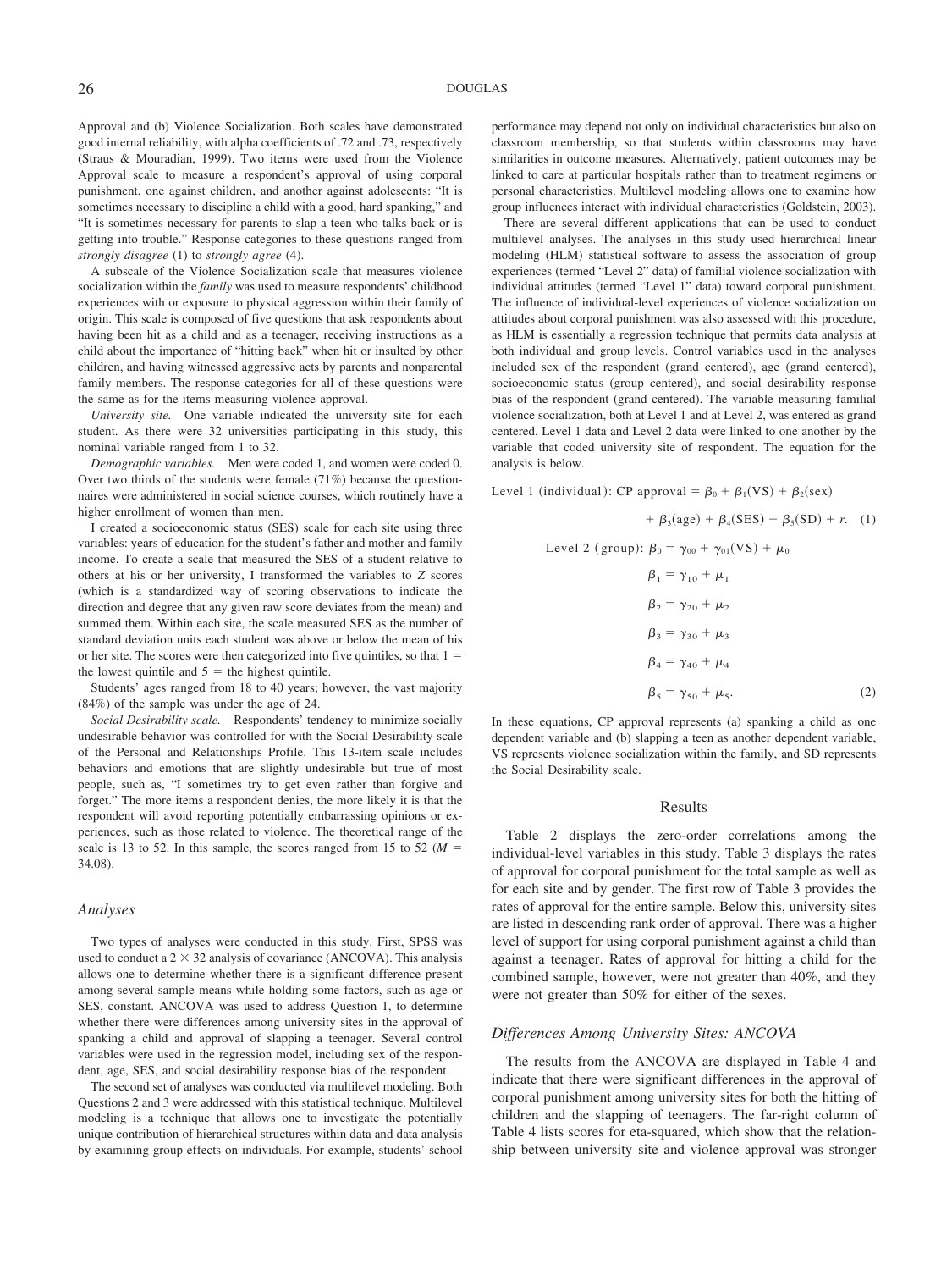CROSS-CULTURAL APPROVAL OF CORPORAL PUNISHMENT 27

| Zero-Order Correlations for Individual-Level Variables ( $N = 7,371$ ) |        |        |        |        |     |     |     |  |
|------------------------------------------------------------------------|--------|--------|--------|--------|-----|-----|-----|--|
| Variable                                                               |        |        |        |        |     | 6   |     |  |
| 1. Gender of respondent                                                |        |        |        |        |     |     |     |  |
| 2. Age of respondent                                                   | .04    |        |        |        |     |     |     |  |
| 3. Family SES of respondent                                            | .06    | $-.12$ |        |        |     |     |     |  |
| 4. Social desirability response scale                                  | $-.04$ | .02    | $-.04$ |        |     |     |     |  |
| 5. Familial violence socialization                                     | .12    | .13    | $-.13$ | $-.22$ |     |     |     |  |
| 6. University site of respondent                                       | $-.03$ | $-.01$ | .00    | $-.06$ | .00 |     |     |  |
| 7. Approve of spanking a child                                         | .16    | .04    | $-.03$ | $-.15$ | .26 | .00 |     |  |
| 8. Approve of slapping a teenager                                      | .15    | $-.06$ | $-.06$ | $-.14$ | .23 | .02 | .55 |  |

Table 2

8. Approve of slapping a teenager  $.15 -06 -06 -14$ 

for hitting children than for hitting teenagers, indicating less variance among university sites in the approval of hitting teenagers. The different rates of approval based on university site are listed in Table 3; the approval of spanking a child ranged from 12% to 85%, with a median score of 38%. Approval rates for slapping a teenager ranged from 13% to 72%, with a median approval rating of 32%. In 12 of the sites, spanking a child was condoned by more than 50% of the students; however, in only 6 of the sites was slapping a teenager condoned by more than 50% of the students.

# *Effect of Violence Socialization: Multilevel Modeling*

Before running the full Level 2 models for HLM, I ran two lower level models to determine whether there were betweengroups differences in predicting rates of approval for the use of corporal punishment. Both the null model and the Level 1 model showed differences among the students at different university sites. Interclass correlations for these models, or scores that indicate what percentage of the total variance is between groups (or be-

#### Table 3

|  |  | Approval Rates of Using Corporal Punishment: Percentage Who Agreed or Strongly Agreed ( $N = 7,371$ ) |  |  |
|--|--|-------------------------------------------------------------------------------------------------------|--|--|
|--|--|-------------------------------------------------------------------------------------------------------|--|--|

|                                        |       | Approve of spanking a<br>child |      |                                        | Approval of slapping a teen |      |       |
|----------------------------------------|-------|--------------------------------|------|----------------------------------------|-----------------------------|------|-------|
| Regional site                          | Total | Women<br>Men                   |      | Regional site                          | Total                       | Men  | Women |
| Total sample                           | 40.0  | 50.7                           | 35.5 | Total sample                           | 33.0                        | 41.4 | 29.1  |
| South Korea, Pusan                     | 85.0  | 85.0                           | 85.1 | India, Pune                            | 71.8                        | 71.9 | 71.8  |
| USA, Washington, DC                    | 78.2  | 91.7                           | 76.0 | Portugal, Braga                        | 70.8                        | 72.8 | 67.7  |
| USA, Louisiana, Grambling              | 77.3  | 79.2                           | 76.3 | USA, Washington, DC                    | 63.2                        | 75.0 | 61.3  |
| Singapore                              | 69.5  | 77.0                           | 66.3 | South Korea, Pusan                     | 55.5                        | 62.0 | 51.7  |
| India, Pune                            | 66.0  | 50.0                           | 73.2 | Switzerland, Fribourg, German speaking | 55.3                        | 64.7 | 52.3  |
| USA, Texas, Nacogdoches                | 63.2  | 77.4                           | 57.8 | USA, Louisiana, Grambling              | 53.9                        | 50.0 | 56.3  |
| USA, Texas, non-Mexican American       | 62.0  | 71.3                           | 54.3 | USA, Texas, Mexican American           | 48.6                        | 51.6 | 46.6  |
| Portugal, Braga                        | 60.8  | 68.9                           | 48.5 | Singapore                              | 42.7                        | 52.7 | 38.4  |
| USA, Texas, Mexican American           | 58.9  | 60.0                           | 58.1 | Mexico, Northern                       | 40.8                        | 50.0 | 39.0  |
| USA, Mississippi, Jackson              | 57.9  | 43.5                           | 59.6 | USA, Texas, Non-Mexican American       | 40.5                        | 47.2 | 34.9  |
| USA, Ohio, Cincinnati                  | 54.7  | 58.1                           | 51.5 | USA, Mississippi, Jackson              | 38.4                        | 26.1 | 39.9  |
| Mexico, Northern                       | 54.4  | 57.9                           | 53.7 | Canada, Toronto                        | 37.6                        | 48.8 | 31.9  |
| USA, Indiana, Terre Haute              | 49.6  | 59.7                           | 45.6 | Brazil, Sao Paulo                      | 37.0                        | 44.0 | 33.5  |
| Switzerland, Fribourg, German speaking | 44.7  | 55.9                           | 41.1 | USA, Ohio, Cincinnati                  | 36.5                        | 35.5 | 37.4  |
| Canada, Toronto                        | 43.7  | 53.7                           | 38.7 | Scotland, Glasgow                      | 34.7                        | 52.8 | 31.2  |
| Brazil, Sao Paulo                      | 41.6  | 48.3                           | 38.3 | USA, Indiana, Terre Haute              | 32.6                        | 41.8 | 29.0  |
| China, Hong Kong                       | 35.8  | 50.0                           | 26.5 | USA, Texas, Nacogdoches                | 32.5                        | 32.3 | 32.5  |
| New Zealand, Christchurch              | 35.5  | 28.6                           | 37.6 | Israel, Emek Yezreel                   | 27.7                        | 24.2 | 28.5  |
| Canada, London                         | 35.0  | 42.9                           | 28.1 | Canada, London                         | 27.5                        | 37.5 | 18.8  |
| USA, Utah, Logan                       | 31.1  | 43.3                           | 23.9 | Freiburg, Germany                      | 25.9                        | 40.3 | 15.8  |
| Germany, Freiburg                      | 28.4  | 44.8                           | 16.8 | China, Hong Kong                       | 25.9                        | 34.2 | 20.5  |
| Canada, Hamilton                       | 27.8  | 40.5                           | 25.7 | Canada, Hamilton                       | 25.5                        | 35.1 | 23.9  |
| Australia, Adelaide                    | 27.4  | 45.7                           | 22.8 | USA, Pennsylvania, Small College       | 22.8                        | 32.7 | 19.7  |
| Scotland, Glasgow                      | 26.0  | 50.0                           | 21.3 | Australia, Adelaide                    | 22.6                        | 41.3 | 17.9  |
| Canada, Winnipeg                       | 25.0  | 46.7                           | 22.4 | USA, New Hampshire, Durham             | 22.5                        | 29.1 | 19.6  |
| USA, Pennsylvania, Small College       | 24.5  | 30.9                           | 22.5 | The Netherlands, Amsterdam             | 20.7                        | 30.0 | 17.4  |
| Israel, Emek Yezreel                   | 24.4  | 25.8                           | 24.1 | Belgium, Flemish speaking              | 19.9                        | 35.1 | 15.2  |
| Switzerland, Fribourg, French speaking | 23.9  | 34.7                           | 19.2 | New Zealand, Christchurch              | 19.8                        | 21.4 | 19.4  |
| USA, New Hampshire, Durham             | 23.6  | 33.0                           | 19.3 | Switzerland, Fribourg, French speaking | 19.3                        | 26.4 | 16.2  |
| The Netherlands, Amsterdam             | 21.3  | 37.5                           | 15.7 | Canada, Montreal                       | 17.3                        | 23.3 | 15.7  |
| Belgium, Flemish speaking              | 16.2  | 30.7                           | 11.7 | USA, Utah, Logan                       | 16.7                        | 23.9 | 12.4  |
| Canada, Montreal                       | 12.5  | 13.3                           | 12.2 | Canada, Winnipeg                       | 12.9                        | 26.7 | 11.2  |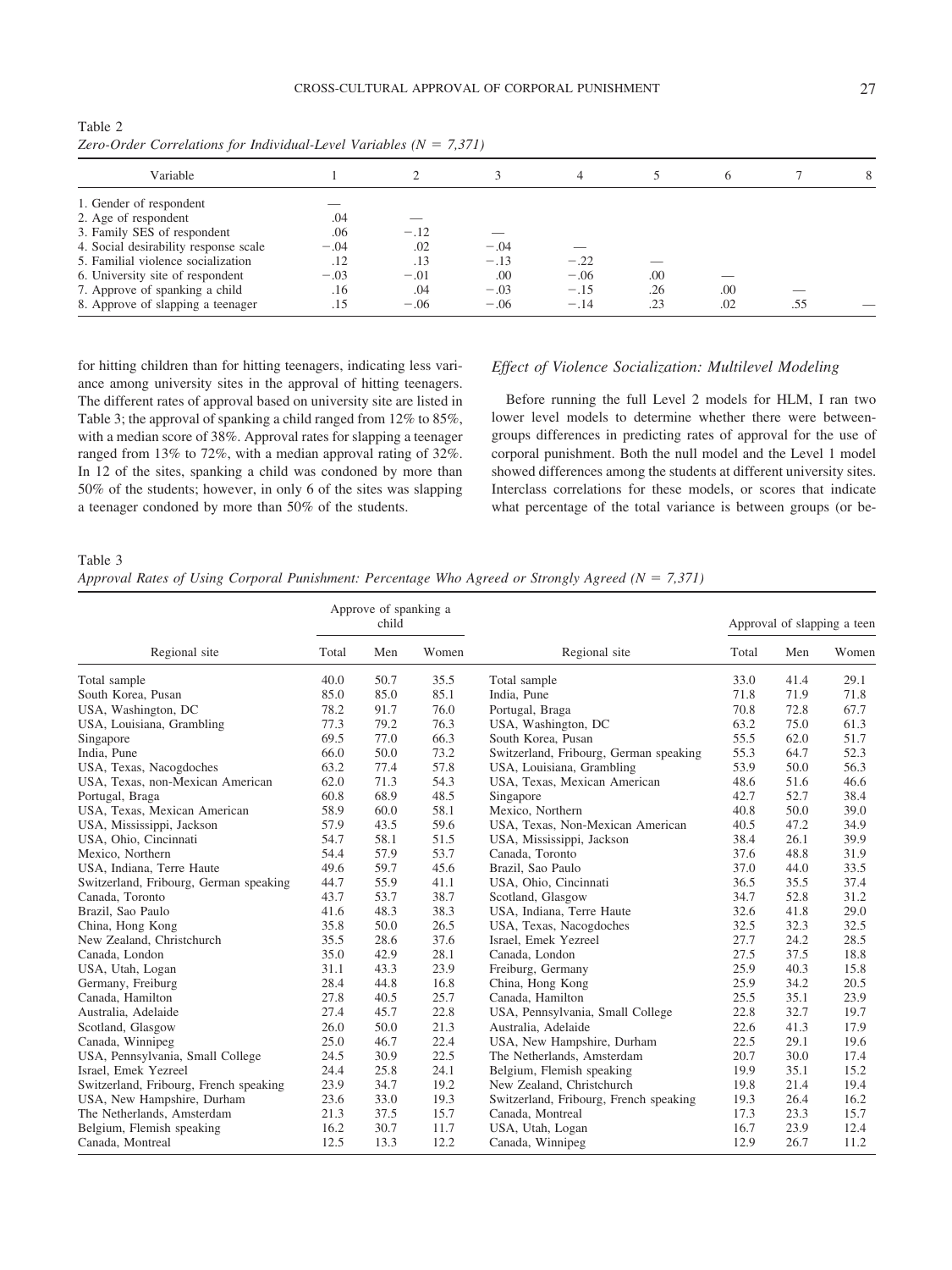Table 4 *Analysis of Covariance of Approval of Corporal Punishment as a Function of Geographic Site and Respondent Sex (N 7,371)*

| Variable            | df   | SS                                          | MS     | F         | $\eta^2$ |
|---------------------|------|---------------------------------------------|--------|-----------|----------|
|                     |      | Approval of spanking a child under 12 years |        |           |          |
| Regional site       | 32   | 1124.63                                     | 35.15  | 50.07***  | .177     |
| Respondent sex      | 1    | 95.86                                       | 95.86  | 136.58*** | .018     |
| Respondent age      | 1    | 4.12                                        | 4.12   | 5.87***   | .001     |
| Respondent (SES)    | 1    | 14.43                                       | 14.43  | $20.56*$  | .003     |
| Social desirability | 1    | 157.76                                      | 157.76 | 224.77*** | .029     |
| Error               | 7460 | 5.235.84                                    | 0.70   |           |          |
| Total               | 7460 | 42,660.00                                   |        |           |          |
|                     |      | Approval of slapping a teenager             |        |           |          |
| Regional site       | 32   | 534.10                                      | 16.69  | 24.48***  | .095     |
| Respondent sex      | 1    | 88.89                                       | 88.89  | 130.36*** | .017     |
| Respondent age      | 1    | 12.01                                       | 12.01  | 17.61***  | .002     |
| Respondent (SES)    | 1    | 27.26                                       | 27.26  | 39.98***  | .005     |
| Social desirability | 1    | 134.49                                      | 134.49 | 197.45*** | .026     |
| Error               | 7454 | 5,082.62                                    | 0.682  |           |          |
| Total               | 7491 | 38,330.00                                   |        |           |          |

*Note.*  $SS = sum of squares; MS = mean square.$  $p \leq 0.05$ .  $\ast p \leq 0.01$ .  $\ast \ast p \leq 0.001$ .

tween university sites, in this study), ranged from 16% to 18% for approval of hitting a child and from 10% to 11% for approval of slapping a teenager. The multiple correlation squared scores of 52% and 19% in the final models for approval of hitting a child and approval of slapping a teen, respectively, state the proportion of between-groups differences within the data. Finally, the reduction in the size of the deviance score within each phase of the analyses is an indication of a good fit for each model.

The results of the multilevel modeling are displayed in Table 5. The individual-level (Level 1) experiences of familial violence socialization had a significant, positive effect on the attitudes of students concerning corporal punishment. This finding was true for both dependent variables—spanking a child and slapping a teenager. That is, as violence socialization increased, so did the propensity to endorse corporal punishment as a good disciplinary technique.

Although not a focus of this study, there were significant Level 1 findings for all of the demographic variables included in this model. As shown in Table 5, younger students were more likely to approve of corporal punishment, as were men and students from less affluent families.

There was also a significant university-level (Level 2) finding for familial violence socialization. Placing the Level 2 variable of familial violence socialization at the intercept of the model resulted in findings that indicated that, beyond the rate at which violence socialization influenced individual students, being a member of a group with higher levels of familial violence socialization produced a higher rate of Level 1, or individual, acceptance of the use of corporal punishment. This was true for approval rates of both spanking a child and slapping a teenager.

#### Discussion

The growing attention to the potentially lasting effects of corporal punishment has paralleled a growth in the literature about factors associated with the approval of corporal punishment. This study confirms what other studies have found, in that demographic characteristics, such as sex, age, and socioeconomic status, were significant predictors of corporal punishment. However, the most significant contributions of this article to the study of approval rates of corporal punishment are its international focus and multilevel perspective.

This study sought to determine whether culture, indicated by different university sites worldwide, makes a difference in determining attitudes about corporal punishment. It also sought to determine whether individual experiences with familial violence socialization across cultures, at the individual and group levels, are predictors of attitudes about hitting children. The results concerning the associations between demographic factors and approval rates of corporal punishment indicate that being male makes one more likely to endorse the use of corporal punishment. Coming from a more affluent family and being older make one less likely to endorse corporal punishment. This finding concerning age is inconsistent with other research that has found that older, not younger, people are more likely to endorse corporal punishment. It is difficult to determine the importance of this discrepancy or its source, as 84% of the sample were under the age of 24 and 98% were under the age of 35.

As previous work has suggested, this study found that the approval of corporal punishment was related to the values and norms within different world regions. For example, there was a uniformly higher level of approval for corporal punishment among students from Asian universities than among students from European universities. Even within single countries, however, there was significant variation among university sites about the beliefs regarding the appropriateness of using corporal punishment as a disciplinary technique on children. For example, there were large differences in rates of approval from the students within both Canada and the United States. The rates of approval among Canadian students for spanking a child ranged from 12% to 44%, whereas rates among American students ranged from 20% to 78%. This finding of variation within countries is consistent with the work of Flynn (1994).

The socialization of violence within the family was related to attitudes about corporal punishment at both the individual and the group levels. Students who had experienced a higher level of

Table 5

| Hierarchical Linear Modeling Summary of Results |  |  |  |  |
|-------------------------------------------------|--|--|--|--|
|-------------------------------------------------|--|--|--|--|

|                        | Approve of<br>Spanking a Child |       | Approve of Slapping<br>a Teen |       |  |
|------------------------|--------------------------------|-------|-------------------------------|-------|--|
| Variable               | Coefficient                    | SE    | Coefficient                   | SЕ    |  |
| Regional site level    |                                |       |                               |       |  |
| Violence socialization | $0.281***$                     | 0.032 | $0.131***$                    | 0.036 |  |
| Individual level       |                                |       |                               |       |  |
| Intercept              | $2.184***$                     | 0.049 | $2.050***$                    | 0.048 |  |
| Violence socialization | $0.044***$                     | 0.005 | $0.049***$                    | 0.005 |  |
| Respondent sex         | $0.231***$                     | 0.032 | $0.224***$                    | 0.027 |  |
| Respondent age         | $-0.006*$                      | 0.003 | $-0.012***$                   | 0.003 |  |
| Respondent (SES)       | $-0.021**$                     | 0.008 | $-0.032***$                   | 0.006 |  |
| Social desirability    | $-0.025***$                    | 0.002 | $-0.022***$                   | 0.003 |  |

\*\*\*  $p \le .001$ .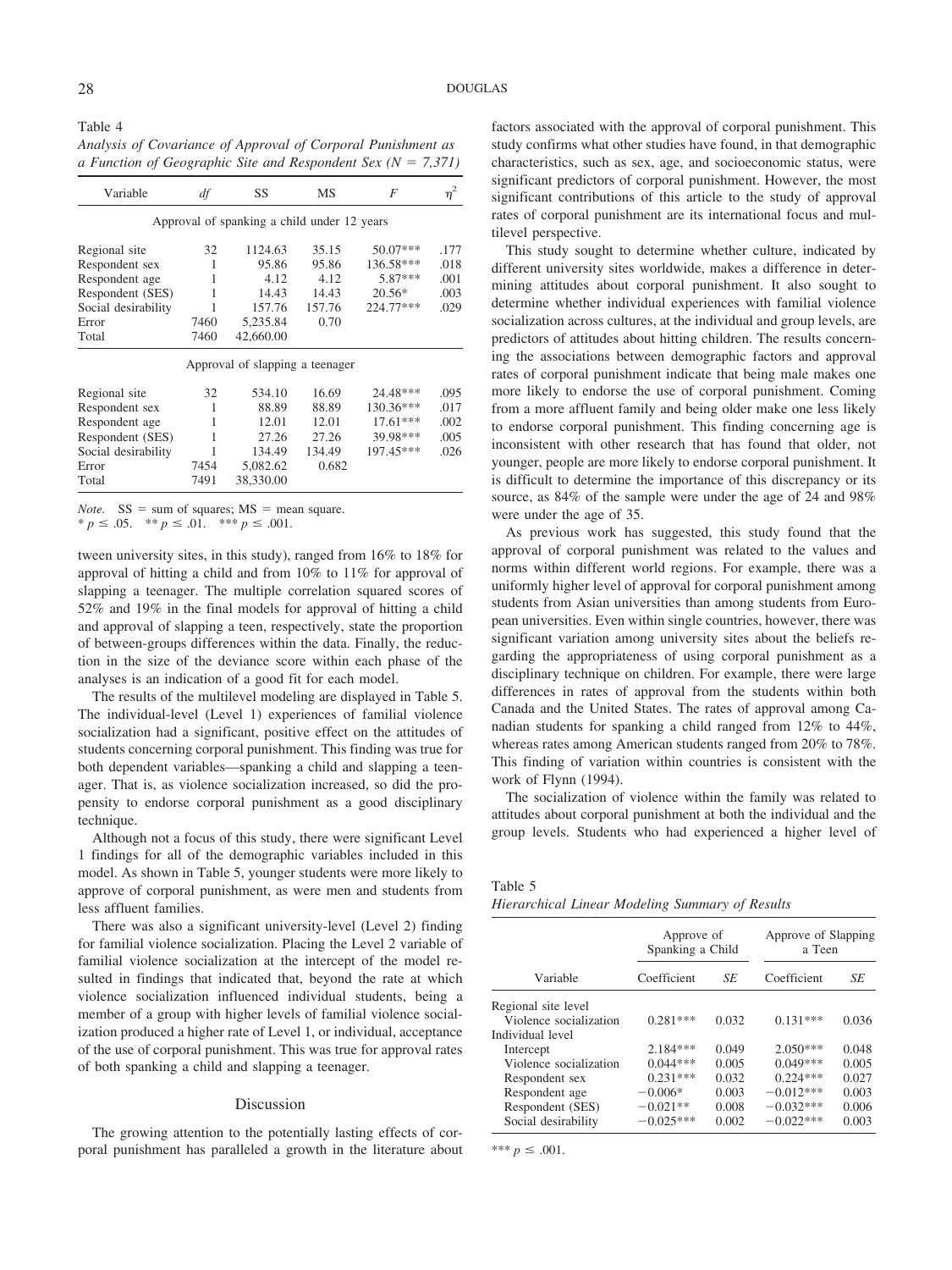familial violence socialization were more likely to endorse the spanking of a child and the slapping of a teenager than students with lower levels of violence socialization. In addition to the individual experiences of students, the combined experiences of students at each university significantly affected the individual level of student endorsement of corporal punishment. Thus, students who were from universities with higher levels of violence socialization were more likely to endorse corporal punishment as a good disciplinary technique, regardless of their own experiences with violence socialization. This is an important result because it expands on previous findings already addressed in this paper: even after I controlled for individual experiences, group experiences (or culture—as it is loosely approximated in this study) was a significant predictor of attitudes about hitting children.

One factor that was not included in this study because of limitations concerning participating universities but that warrants exploration in future studies is the potential effect of laws that ban corporal punishment. The National Society for the Prevention of Cruelty to Children (Boyson & Thorpe, 2002) documented that laws banning the use of corporal punishment have been growing throughout Europe since 1979; however, over half of these laws have only been passed since 1994. Moreover, the effect of these laws and their ability to change attitudes and parental behavior are not well known. There has been speculation that the 1979 statutory reform in Sweden banning corporal punishment has been successful in changing the attitudes of the public (Durrant, 1999); however, Roberts (2000) has shown that a rejection of corporal punishment techniques had been increasing for decades, and he speculated that this attitude change would have continued with or without the influence of the law. Only 7% of the data from this study were from countries with laws banning corporal punishment (Germany and Israel); thus, there was not enough power to definitively include such analyses in the current study. Nonetheless, preliminary analyses with logistical analysis revealed decidedly mixed results of the effect of a law banning corporal punishment on approval rates of this disciplinary technique. Because many countries are either considering laws (i.e., Canada) or have recently passed laws (i.e., Croatia, Latvia, Germany, Israel) that ban corporal punishment, this is an area that will warrant significant attention in the coming years.

Before conclusions can be drawn from these results, some important limitations need to be considered. Perhaps the most important limitation is that one cannot make generalizations about nations or even about university students in the nations where the data were gathered. This is because students are not necessarily representative of a nation and because the student samples were not chosen to be representative of all students. The only generalizations that can be made are about theory, not about specific sites. Second, over two thirds of the sample was female. Although readers should consider this when interpreting the results, gender was controlled for in all of the analyses. Third, the sample size greatly varied among sites, and the sample sizes for some sites were quite small. Finally, although all consortium members used the same words in the questionnaire that was administered, it is possible that the same construct was not measured at each site. For example, whereas *spank* in the United States primarily means to spank on the buttocks, in other regions of the world, *spank* may involve another kind of corporal punishment.

Despite these limitations, this study has confirmed that both personal history and cultural influences are important factors in determining attitudes about the use of corporal punishment on children—a research area that has been explored only minimally. Furthermore, the history of one's social and cultural group is as important as one's own individual experiences in understanding attitudes about hitting children. Such findings may prove to be important for providers who work to reduce our reliance on corporal punishment as a disciplinary technique, both within and among populations from different cultures.

#### References

- Ashton, V. (2001). The relationship between attitudes toward corporal punishment and the perception and reporting of child maltreatment. *Child Abuse & Neglect, 25,* 389 –399.
- Bower-Russa, M. E., Knutson, J. F., & Winebarger, A. (2001). Disciplinary history, adult disciplinary attitudes, and risk for abusive parenting. *Journal of Community Psychology, 29,* 219 –240.
- Boyson, R. & Thorpe, L. (2002). Equal protection for children: An overview of the experience of countries that accord children full legal protection from physical punishment. Retrieved February 3, 2005 from National Society for the Prevention of Cruelty to Children, URL: http:// www.nspcc.org.uk/inform/publications/downloads/EqualProtectionFor Children\_pdf\_gf252\_85.pdf
- Crouch, J. L., & Behl, L. E. (2001). Relationships among parental beliefs in corporal punishment, reported stress, and physical child abuse potential. *Child Abuse & Neglect, 25,* 413– 429.
- Danso, H., Hunsberger, B., & Pratt, M. (1997). The role of parental religious fundamentalism and right-wing authoritarianism in childrearing goals and practices. *Journal for the Scientific Study of Religion, 36,* 496 –511.
- Deater-Deckard, K. Lansford, J. E., Dodge, K. A., Pettit, G. S., & Bates, J. E. (2003). The development of attitudes about physical punishment: An 8-year longitudinal study. *Journal of Family Psychology, 17,* 351– 360.
- Discipline and the Law (n.d.). Legal reforms: Corporal punishment of children in the family. Retrieved February 3, 2006, from URL: http:// www.stophitting.com/laws/legalReform.php.
- Durrant, J. E. (1999). Evaluating the success of Sweden's corporal punishment ban. *Child Abuse & Neglect, 23,* 435– 448.
- Flynn, C. P. (1994). Regional differences in attitudes toward corporal punishment. *Journal of Marriage and the Family, 56,* 314 –324.
- Fontes, L. A. (2002). Child discipline and physical abuse in immigrant Latino families: Reducing violence and misunderstandings. *Journal of Counseling & Development, 80(1), 31-40.*
- Gershoff, E. T. (2002). Corporal punishment by parents and associated child behaviors and experiences: A meta-analytic and theoretical review. *Psychological Bulletin, 128,* 539 –579.
- Gershoff, E. T., Miller, P. C., & Holden, G. W. (1999). Parenting influences from the pulpit: Religious affiliation as a determinant of parental corporal punishment. *Journal of Family Psychology, 13,* 307–320.
- Goldstein, H. (2003). *Multilevel statistical models* (2nd ed.). London: Hodder Arnold.
- Ihanus, J. (1996). Shame, revenge and glory: On Russian childrearing and politics. *Journal of Psychohistory, 23,* 260 –268.
- Jambunathan, S., & Counselman, K. (2002). Parenting attitudes of Asian Indian mothers living in the United States and in India. *Early Child Development and Care, 172,* 657– 662.
- Payne, M. S. (1989). Use and abuse of corporal punishment: A Caribbean view. *Child Abuse & Neglect, 13,* 389 – 401.
- Ringwalt, C. L., Browne, D. C., Rosenbloom, L. B., Evans, G. A., & Kotch, J. B. (1989). Predicting adult approval of corporal punishment